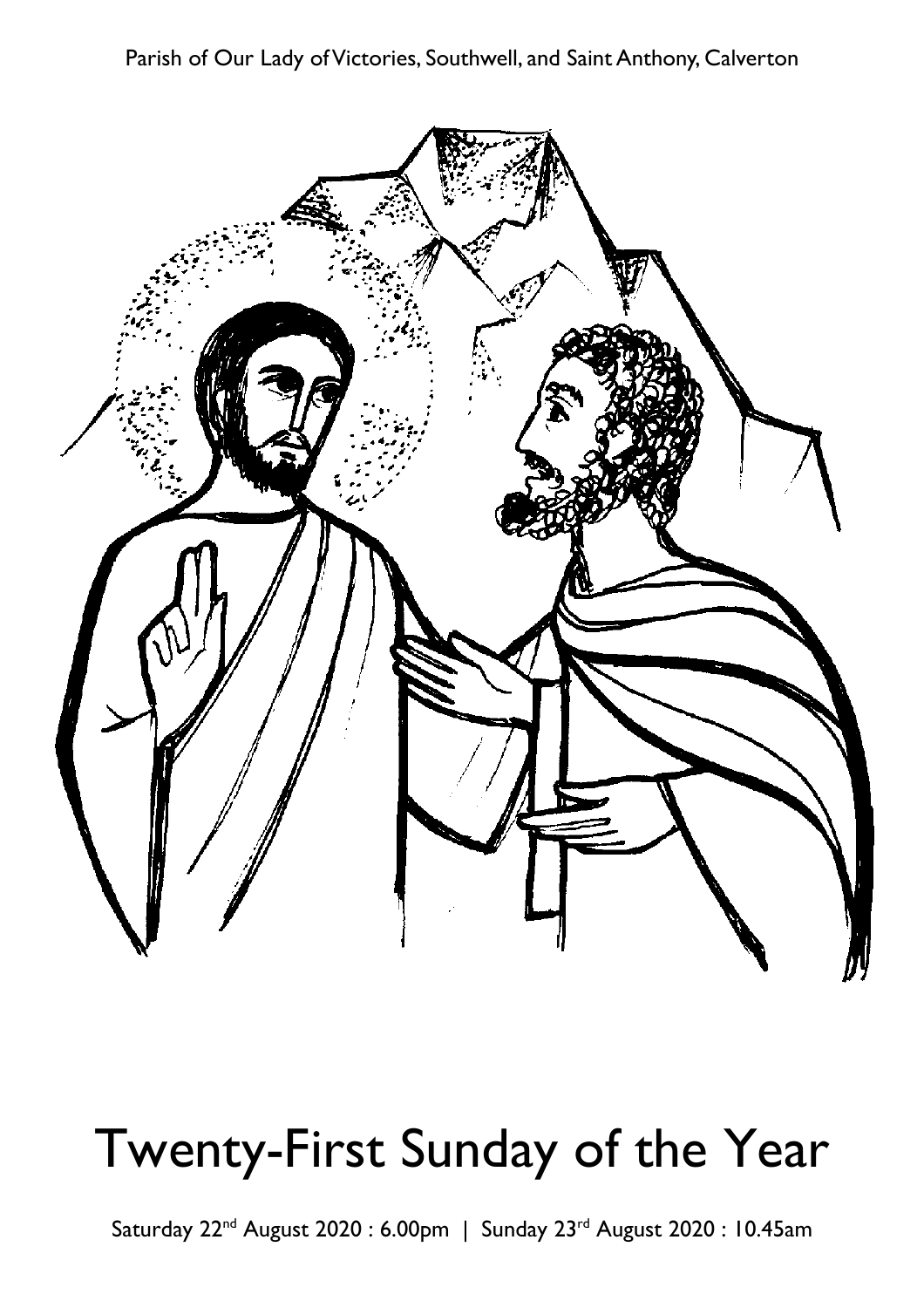In order to comply with the Bishop's guidelines on celebrating Masses in the covid-19 period there'll be some differences in that way we come to Mass and the way Mass is celebrated. These were outlined to you when you book for Mass, and are detailed in the parish newsletter. Please take a few moments before Mass to remind yourself of these guidelines, and please follow these directions, recognise that those stewards asking you to follow the directions are volunteers themselves:

- X Please don't attend if you show any symptoms of covid-19;
- **X** Try to arrive no earlier than half an hour before Mass, and no later than ten minutes before Mass, to allow time for each person to enter one-by-one;
- X Even if you arrive on foot, enter via the car park and follow the one-way signs, waiting by the 2 metre markers in front of the church door if others have arrived before you;
- **Entry will be via the main door of the church;**
- X Ensure you bring a mask to wear throughout the time in church, except when receiving Holy Communion;
- X Please use the hand-sanitiser (provided) on arrival;
- **X** Please take one of these Mass Sheets, and a Newsletter, and take them home with you after Mass;
- $\mathbf{\Psi}$  Put your weekly offering into the basket in the narthex;
- **X** There won't be any holy water available, the repository will be closed, and there are no Catholic papers currently available;
- X Please sit on the seat to which you are directed, following the (marked) one-way system. Seating will be from the front of church first, and parishioners will be seated at two-metre intervals (in Southwell it might be possible to seat couples next to each other, and families in a single pew; in Calverton the chairs have been laid out singularly, and so each person, except for babes-in-arms, will be at a two-metre distance from the next person);
- X Please avoid any contact with other parishioners; please don't speak before Mass unless necessary;
- X Only the disabled toilet will be available for use, and only if absolutely necessary. If you do use the toilet, please do so before you are seated, and then go to your seat (in Southwell, by exiting the church hall lobby, walking around the side of the church, and re-entering the church through the main door, following the one-way system);
- X Windows and doors will be open to enable as much ventilation as possible;
- **X** During Mass there are some differences in the celebration, in particular:
	- o There will be no entrance procession;
	- o There will be no congregational singing;
	- o Responses will be made with quiet voices;
	- o There will be no ministries (eg altar servers, readers);
	- o There will be no sign of peace;
	- o Holy Communion will be distributed immediately following Mass;
- **X** After Mass you will be invited to receive Holy Communion. If you are not receiving Holy Communion for whatever reason please simply follow the one-way system to leave church.
- X Blessings will not be given to those not receiving Holy Communion since the entire congregation has been blessed only a few moments before.
- X Whether receiving Holy Communion or not, please then leave the church following the one-way system, out into the car park (in Southwell, through the parish hall lobby) and please leave immediately.

*As the start of Mass all STAND, and with Father Simon proclaim the entrance antiphon.*

Turn your ear, O Lord, and answer me; save the servant who trusts in you, my God. Have mercy on me, O Lord, for I cry to you all the day long.

### Entrance Rites

In the name of the Father, and of the Son, and of the Holy Spirit. Amen.

The grace of our Lord Jesus Christ, and the love of God, and the communion of the Holy Spirit be with you all.

#### And with your spirit.

Brothers and sisters, let us acknowledge our sins, and so prepare ourselves to celebrate the sacred mysteries.

I confess to almighty God, and to you, my brothers and sisters, that I have greatly sinned, in my thoughts and in my words, in what I have done and in what I have failed to do, through my fault, through my fault, through my most grievous fault; therefore I ask blessed Mary ever-Virgin, all the Angels and Saints, and you, my brothers and sisters, to pray for me to the Lord our God.

May almighty God have mercy on us, forgive us our sins, and bring us to everlasting life.

Amen.

Lord, have mercy. Lord, have mercy. Christ, have mercy. Christ, have mercy. Lord, have mercy. Lord, have mercy.

Glory to God in the highest,

and on earth peace to people of good will. We praise you, we bless you, we adore you, we glorify you, we give you thanks for your great glory, Lord God, heavenly King, O God, almighty Father. Lord Jesus Christ, Only Begotten Son, Lord God, Lamb of God, Son of the Father, you take away the sins of the world, have mercy on us; you take away the sins of the world, receive our prayer; you are seated at the right hand of the Father, have mercy on us. For you alone are the Holy One, you alone are the Lord, you alone are the Most High, Jesus Christ, with the Holy Spirit, in the glory of God the Father. Amen.

*At the end of the Collect all respond:*

. . . who lives and reigns for ever and ever. Amen.

*All SIT.*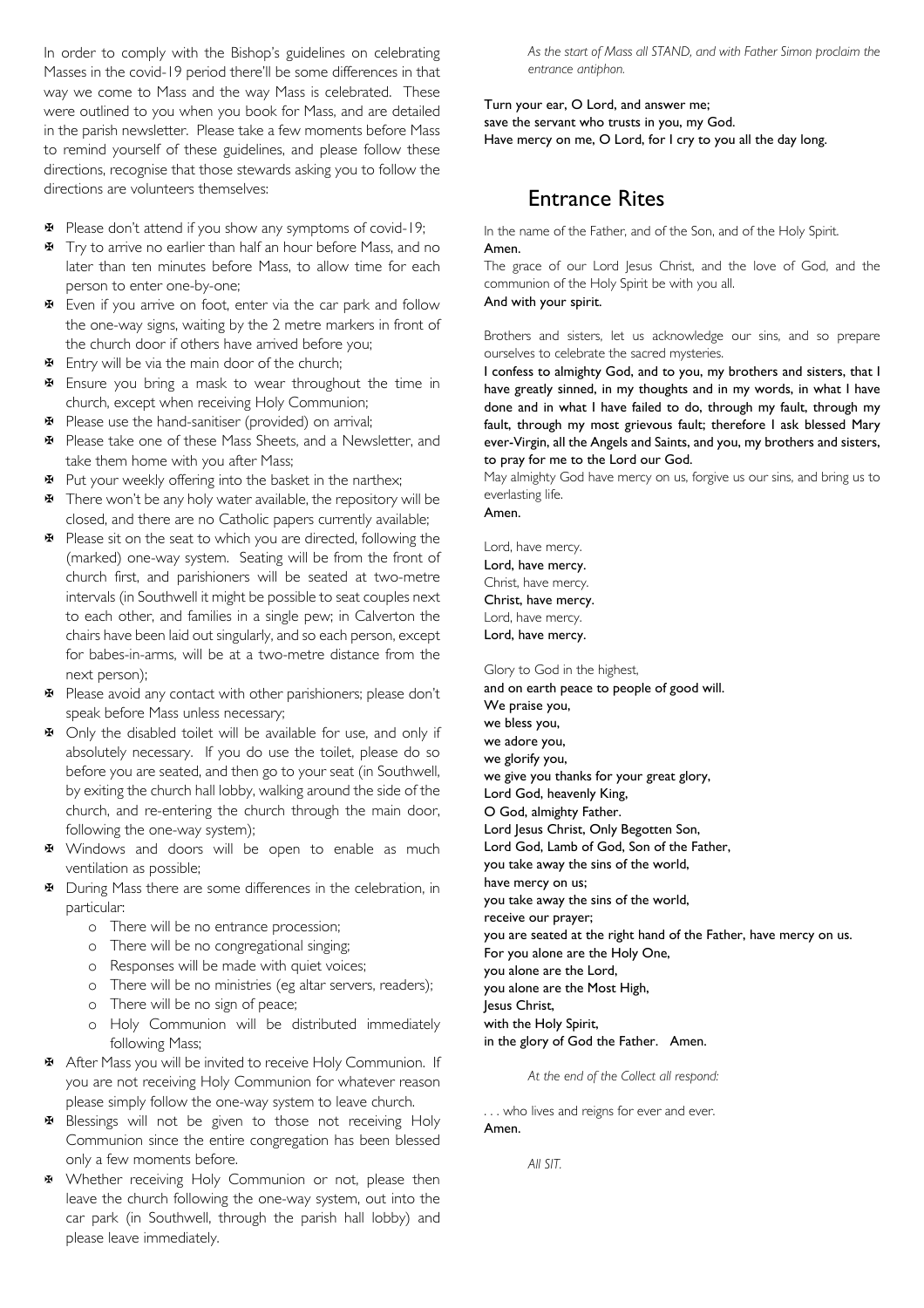# Liturgy of the Word

*The first reading is taken from the prophet Isaiah (22:19-23): I place the key of the House of David on my servant's shoulder.*

#### The word of the Lord. Thanks be to God.

*The responsorial is taken from Psalm 137(138):1-3.6.8*

#### Your love, O Lord, is eternal; discard not the work of your hands.

*The second reading is taken from the letter of Saint Paul to the Romans :11:33-36): All that exists comes from him; all is by him and from him.*

#### The word of the Lord. Thanks be to God.

#### *All STAND.*

*The Gospel Acclamation is sung by Father Simon alone.*

*The Gospel is taken from Saint Matthew (16:13-20): You are Peter and on this rock I will build my Church.*

#### The Lord be with you. And with your spirit. A reading from the holy Gospel according to Matthew. Glory to you, O Lord.

*At the end of the Gospel:*

#### The Gospel of the Lord. Praise to you, Lord Jesus Christ.

*All SIT for the homily, preached by Father Simon.*

*All STAND as we proclaim our Profession of Faith:*

I believe in one God, the Father almighty, maker of heaven and earth, of all things visible and invisible.

I believe in one Lord Jesus Christ, the Only Begotten Son of God, born of the Father before all ages. God from God, Light from Light, true God from true God, begotten, not made, consubstantial with the Father; through him all things were made. For us men and for our salvation he came down from heaven, and by the Holy Spirit was incarnate of the Virgin Mary, and became man. For our sake he was crucified under Pontius Pilate, he suffered death and was buried, and rose again on the third day in accordance with the Scriptures. He ascended into heaven and is seated at the right hand of the Father. He will come again in glory to judge the living and the dead and his kingdom will have no end.

I believe in the Holy Spirit, the Lord, the giver of life, who proceeds from the Father and the Son, who with the Father and the Son is adored and glorified, who has spoken through the prophets.

I believe in one, holy, catholic and apostolic Church. I confess one baptism for the forgiveness of sins and I look forward to the resurrection of the dead and the life of the world to come. Amen.

# Liturgy of the Eucharist

*As the gifts are prepared all respond:*

Blessed are you, Lord God of all creation, for through your goodness we have received the bread we offer you: fruit of the earth and work of human hands, it will become for us the bread of life. Blessed be God forever.

Blessed are you, Lord God of all creation, for through your goodness we have received the wine we offer you: fruit of the vine and work of human hands, it will become our spiritual drink. Blessed be God for ever.

*After the altar and gifts have been prepared all STAND:*

Pray brothers and sisters, that my sacrifice and yours may be acceptable to God, the almighty Father.

May the Lord accept the sacrifice at your hands, for the praise and glory of his name, for our good and the good of all his holy Church.

*After the Prayer over the Offerings the Preface begins:*

The Lord be with you. And with your spirit. Lift up your hearts. We lift them up to the Lord. Let us give thanks to the Lord our God. It is right and just.

*At the end of the Preface:*

Holy, Holy, Holy Lord God of hosts. Heaven and earth are full of your glory. Hosanna in the highest. Blessed is he who comes in the name of the Lord. Hosanna in the highest.

*The congregation is invited to SIT during the Eucharistic Prayer.*

*During the Eucharistic Prayer:*

The mystery of the Faith: We proclaim your Death, O Lord, and profess your Resurrection until you come again.

*At the end of the Eucharistic Prayer:*

Through him, and with him, and in him, O God, almighty Father, in the unity of the Holy Spirit, all glory and honour is yours, for ever and ever. Amen.

*All STAND.*